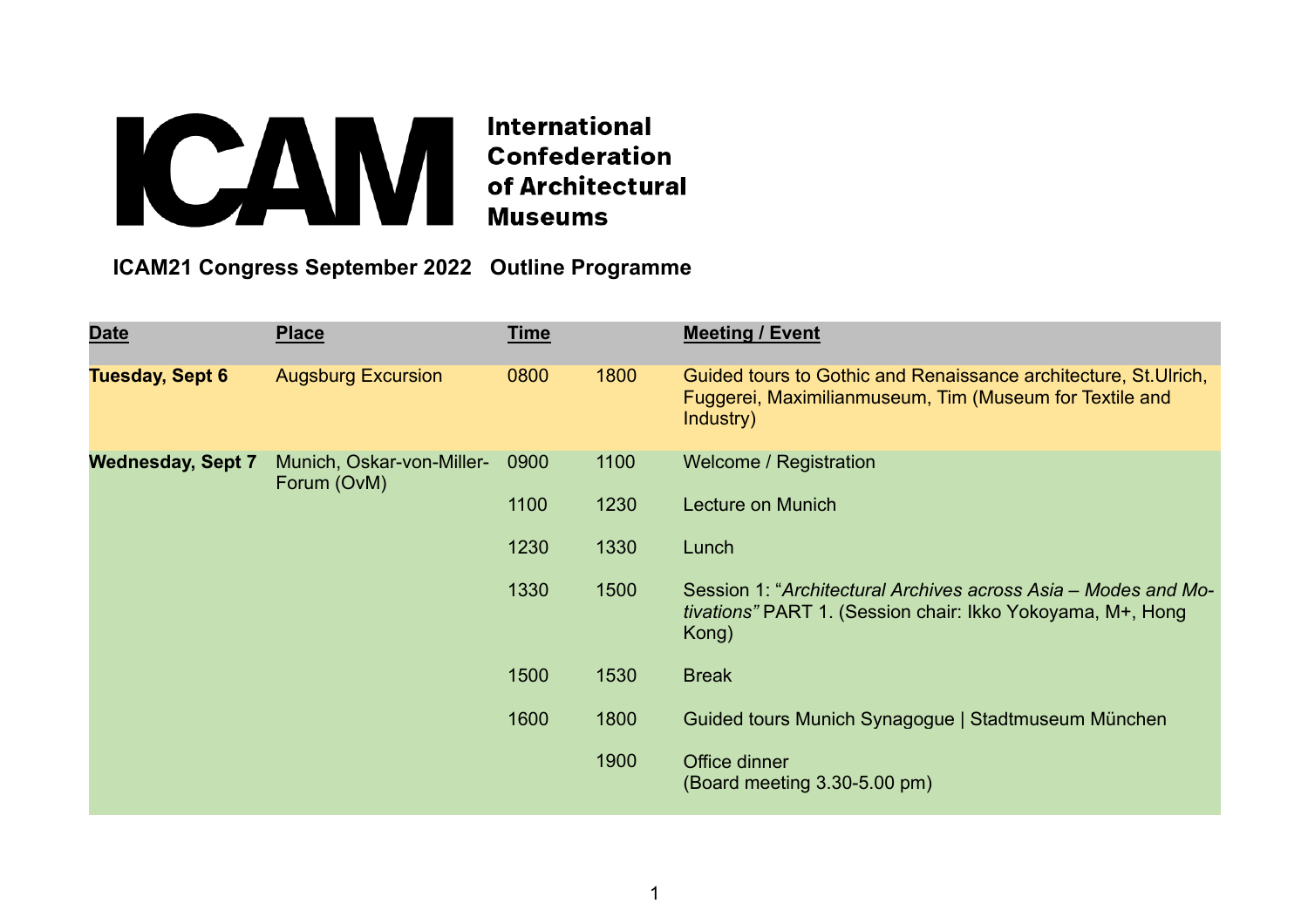| Thursday, Sept 8      | <b>Munich</b> | 0930 | 1300 | <b>Guided tours: Olympic Grounds</b>                                                                                                                                                                                          |
|-----------------------|---------------|------|------|-------------------------------------------------------------------------------------------------------------------------------------------------------------------------------------------------------------------------------|
|                       |               | 1300 | 1400 | Lunch                                                                                                                                                                                                                         |
|                       | OvM           | 1400 | 1430 | <b>General Assembly I</b>                                                                                                                                                                                                     |
|                       |               | 1430 | 1600 | Session 2 "Interlocking Ways of doing research. Discursive prac-<br>tices between academia, the cultural field, and design." (Session<br>Chair: Prof. Dr. Dirk van den Heuvel, TU Delft, Aric Chen, Het Ni-<br>uewe Institut) |
|                       |               | 1600 | 1630 | <b>Break</b>                                                                                                                                                                                                                  |
|                       | <b>Munich</b> | 1630 | 1800 | <b>BMW Museum</b>                                                                                                                                                                                                             |
|                       |               | 1900 |      | <b>Joint Dinner at Klosterwirt</b>                                                                                                                                                                                            |
|                       |               |      |      |                                                                                                                                                                                                                               |
| <b>Friday, Sept 9</b> | <b>Munich</b> | 0930 | 1300 | Guided tours: National Socialist Architecture / Postwar<br>Architecture                                                                                                                                                       |
|                       |               | 1300 | 1400 | Lunch                                                                                                                                                                                                                         |
|                       | OvM           | 1400 | 1530 | Session 3 "Architectural Archives across Asia - Modes and Moti-<br>vations" PART 2. (Session chair: Ikko Yokoyama, M+, Hong<br>Kong)                                                                                          |
|                       |               | 1530 | 1600 | <b>Break</b>                                                                                                                                                                                                                  |
|                       | OvM           | 1600 | 1730 | Session 4 "Influence and Impact".<br>(Session Chair: Sofie de Caigny, Vlaams Architectuur Institute)                                                                                                                          |
|                       | <b>Munich</b> | 1830 |      | Dinner (individual)                                                                                                                                                                                                           |